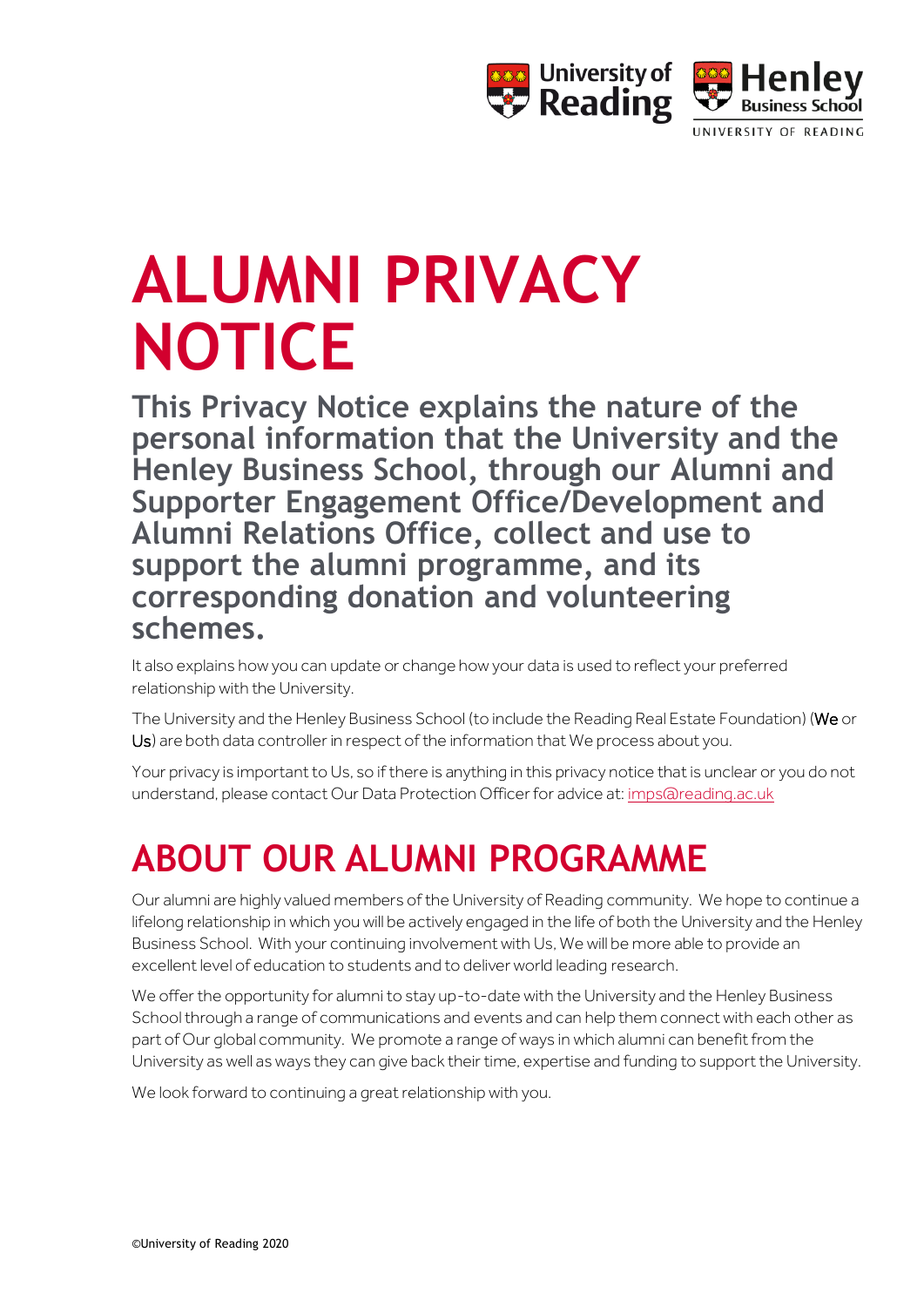### **WHAT TYPES OF DATA WE HOLD**

#### **To ensure We can continue to engage with alumni effectively and appropriately, We hold a wide range of personal information on Our database.**

The personal information that We may hold about you in connection with our Alumni and Supporter Engagement will be specific to you, but may include:

- Your title name (including alias, or former names) gender and date of birth, together with unique identifiers such as your student or database ID
- Your contact details (address, telephone, email, social media) which are updated whenever we receive up-to-date information
- Details of your education at the University of Reading; subject, degree, grade and dates of study
- Details of your living accommodation whilst at University, such as your halls, details of your interests and membership of societies whilst at the University, where provided to us from the society themselves, or gathered from you as part of University communication
- Your career details, such as current or previous job titles
- Your business contact details including business addresses, emails and phone numbers
- Details of any outside interests, hobbies or memberships
- Information from public sources such as media or social media articles or blogs;
- Details about your family, as well as details of relationships that we may become aware of, such as; relationships with other alumni, supporters or staff members
- We will hold details of membership of University committees, boards, councils etc
- Events you have been invited to, those you attended and those you declined
- Details of donations of time or money
- Information you may tell us in relation to potentially leaving us a gift in your Will
- A record of some of your interactions with the University or Henley Business School that took place after you have finished your studies at the University; this information might record personal meetings, phone calls or emails to the University
- We may record emails we have sent to you and whether you have opened them or clicked on links within them
- Information provided by you at University events you may have attended; for example dietary requirements or career details
- Your history of donations made to the University, whether you are a UK taxpayer and other information to enable us to claim Gift Aid on any eligible donations
- Your history of any volunteering or expression of interest in volunteering
- Information about your wealth, including assessments of your ability or willingness to make donations and your willingness to engage and support specific campaigns including details of any public philanthropy and interests, including donations to other organisations and volunteering support.

The types of personal information that the University processes in connection with its Alumni and Supporter Engagement may also include sensitive personal data, which is also known as "special categories of personal data". The term "special categories of personal data" refers to information about your racial or ethnic origin, your religious or other beliefs, your physical or mental health and wellbeing. We may also process information relating to criminal offences and criminal proceedings which We also categorise as sensitive personal data.

We may hold other information that you have voluntarily shared with Us as part of your engagement with Our Alumni and Supporter programmes.

Where you engage with Us, either through the University Website or other campaigns or email correspondence We may use cookies to monitor and record your engagement with Us. Please see our [Website Privacy Notice](http://www.reading.ac.uk/15/about/about-privacy.aspx#cookies) for more information on how We use cookies.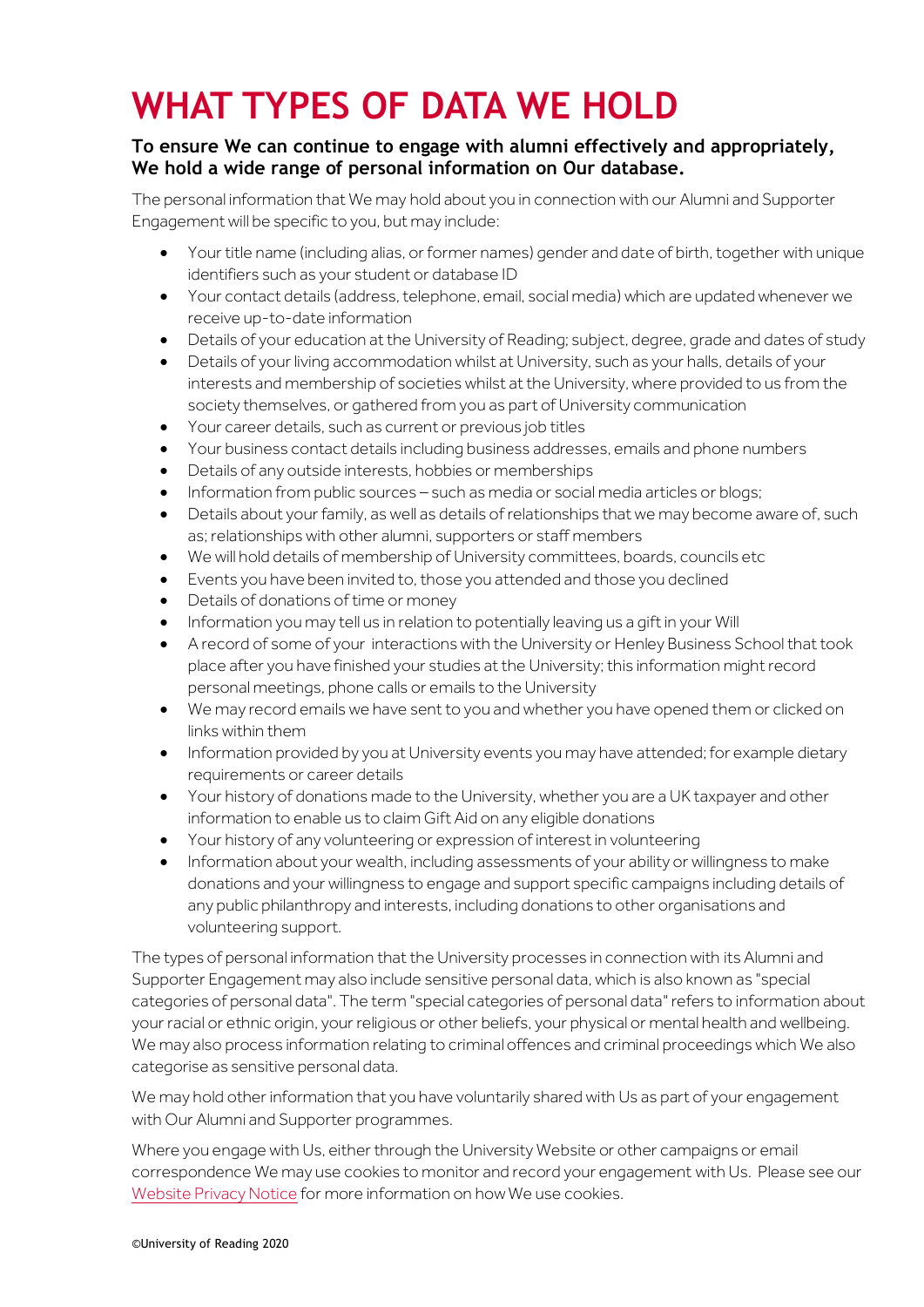### **WHERE DO WE GET YOUR PERSONAL INFORMATION FROM?**

#### **The personal information that We hold, and process comes from a number of different sources.**

#### The University

If you are a former student at the University of Reading or Henley Business School, your personal data is transferred to our alumni and supporter databases.

#### Data provided by you

We gather personal information from you when you engage with Us including providing updates through update details forms, engage with Our social media channels, make a donation, register for an event and contact Our office directly.

#### Data obtained from third party sources

We may also obtain information about you held on publicly available sources such as the internet, media articles social networking posts or other similar sources.

### **HOW WE USE YOUR INFORMATION**

#### **As part of Our alumni community, the way We use your personal information is different to that when you were a student with Us.**

#### Supporting The Alumni Programme

Our primary purpose for using your personal information is to enable you to join and engage with our alumni community and make available the various benefits that are described on the Alumni and Supporter homepage. To do this, We perform a number of administrative tasks:

- To verify your alumni status, and rights to engage in the alumni programme
- To manage invitations and registrations for events, fundraisers, or community programmes
- To process information about you on Our Alumni and Supporter pages
- To record your engagement with the Alumni and Supporter Engagement Office
- Dealing with feedback or complaints
- Analysing and monitoring Our activities to ensure that We remain current and engaged with our alumni
- Facilitating connections between alumni through reunions and other engagement activities
- We may also create anonymised data that We can use to support Our activities without impacting on the privacy of any individuals.

#### Fundraising and Volunteering

We may also seek to solicit your support for fundraising and volunteering initiatives across the University to support the valuable educational work. We undertake We use the information We hold about You to help assess the fundraising opportunities that would be of most interest or relevance to You. We understand that not every project will appeal to You, or that You may not wish to be approached about fundraising, and We will always respect your preferences.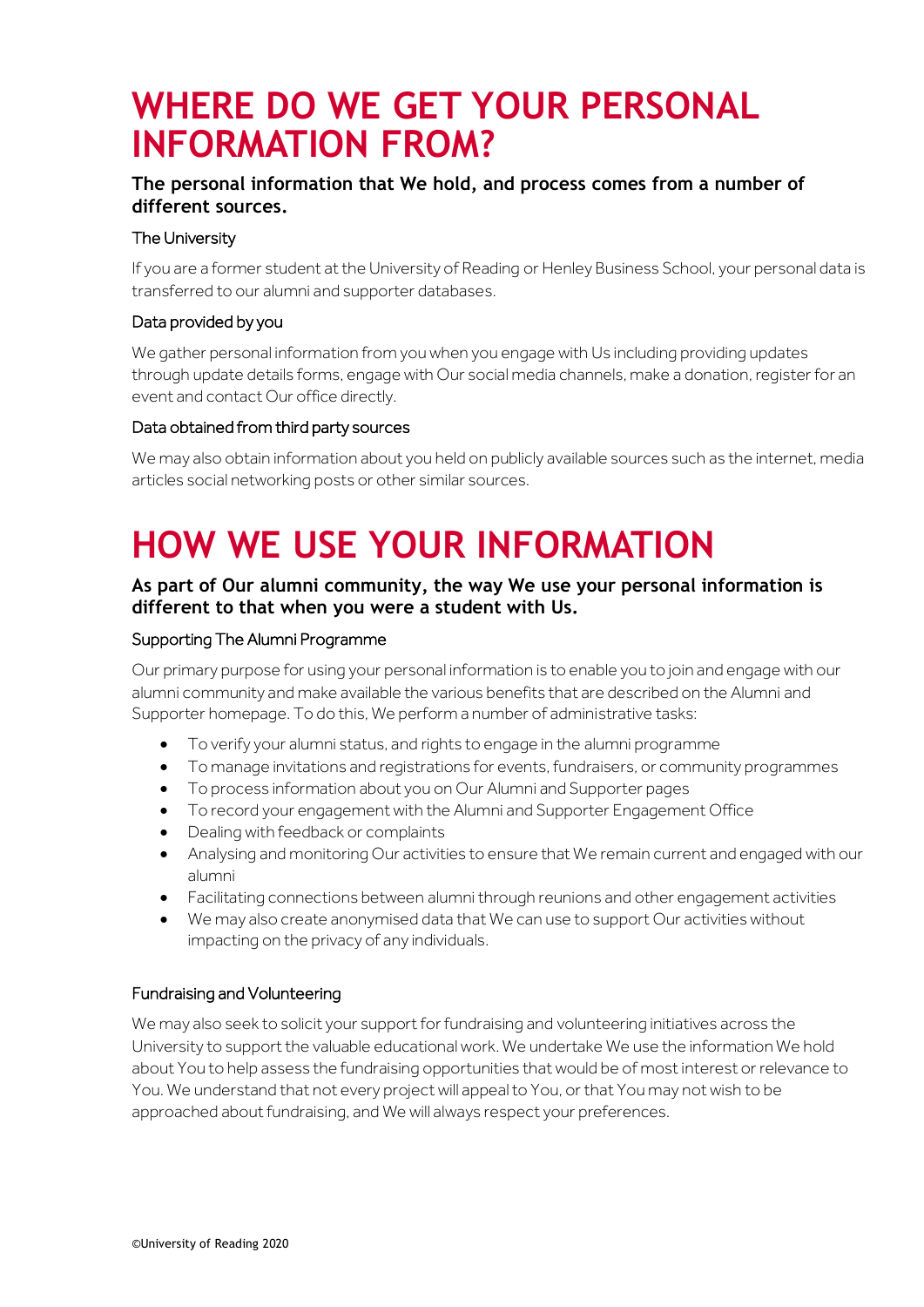#### Profiling

We may use your personal information to carry out research to assess your likely ability and willingness to make gifts to or to volunteer for the University. This assists Us in avoiding making inappropriate requests in Our fundraising and volunteering communications and make best use of our resources, and is sometimes known as prospect research or wealth profiling. In some of the work that We undertake, We may use software programmes or other tools to profile and model data to enable Us to make more informed decisions. Profiling is not the only tool that We use, and therefore We do not consider that this has a significant detrimental impact on you, as an individual. However, if you have an objection to this activity please contact the Alumni and Supporter Engagement Office a[t alumni@reading.ac.uk.](mailto:alumni@reading.ac.uk)

### **COMMUNICATING WITH YOU**

#### **We use your information in order to keep you up to date on events and news that happen at the University as part of an engaged alumni community. We operate a number of different publications:**

- The alumni and supporter magazine CONNECTED this aims to update Our alumni and supporters of news around the University, inspirational stories from Our alumni and make our alumni feel part of the University of Reading community
- The donor and supporter magazine *Giving Matters* this aims to update our donors and supporters in regards to projects they've supported and report back to people on what their philanthropy has been achieving

We may contact you by phone or email to inform you of relevant events or fundraising activities, or to offer you the opportunity to hear about news from the University or to start a conversation about how you could be involved in the continued success of the University.

We may also contact you to invite you to speak at events and to participate in PR or press events.

We understand that how We communicate with you is a personal matter. If you do not want Us to contact you for some or all of these purpose, please contact the Alumni and Supporter Engagement Office at [alumni@reading.ac.uk](mailto:alumni@reading.ac.uk) or call us on 0118 378 8006.

Where We wish to contact you about fundraising activities, We pre-screen our contact details against the Telephone Preference Service and the Fundraising Preference Service to ensure that We are contacting you in accordance with your wishes.

### **SHARING YOUR INFORMATION WITH THIRD PARTIES**

Most of the Alumni and Supporter activities are managed within the University. However, for some of the activities We may use external suppliers to conduct work on Our behalf. For example, this could be a mailing house used to distribute Our alumni magazine, a software provider helping Us manage Our in house student telephone campaigns, or IT experts from outside the University to aid with the maintenance of Our IT system, or an official Board, Committee or Chapter Volunteer, to enable them to communicate details of upcoming activities that are relevant to you.

Where We need to share personal information with these suppliers, We will only share what information is necessary and We will always have agreements in place to ensure that third parties only provide their services in accordance with the strict instructions of the University and in particular, they must respect confidentiality, hold your data securely, only used for the agreed purposes, kept only for as long as necessary and then destroyed.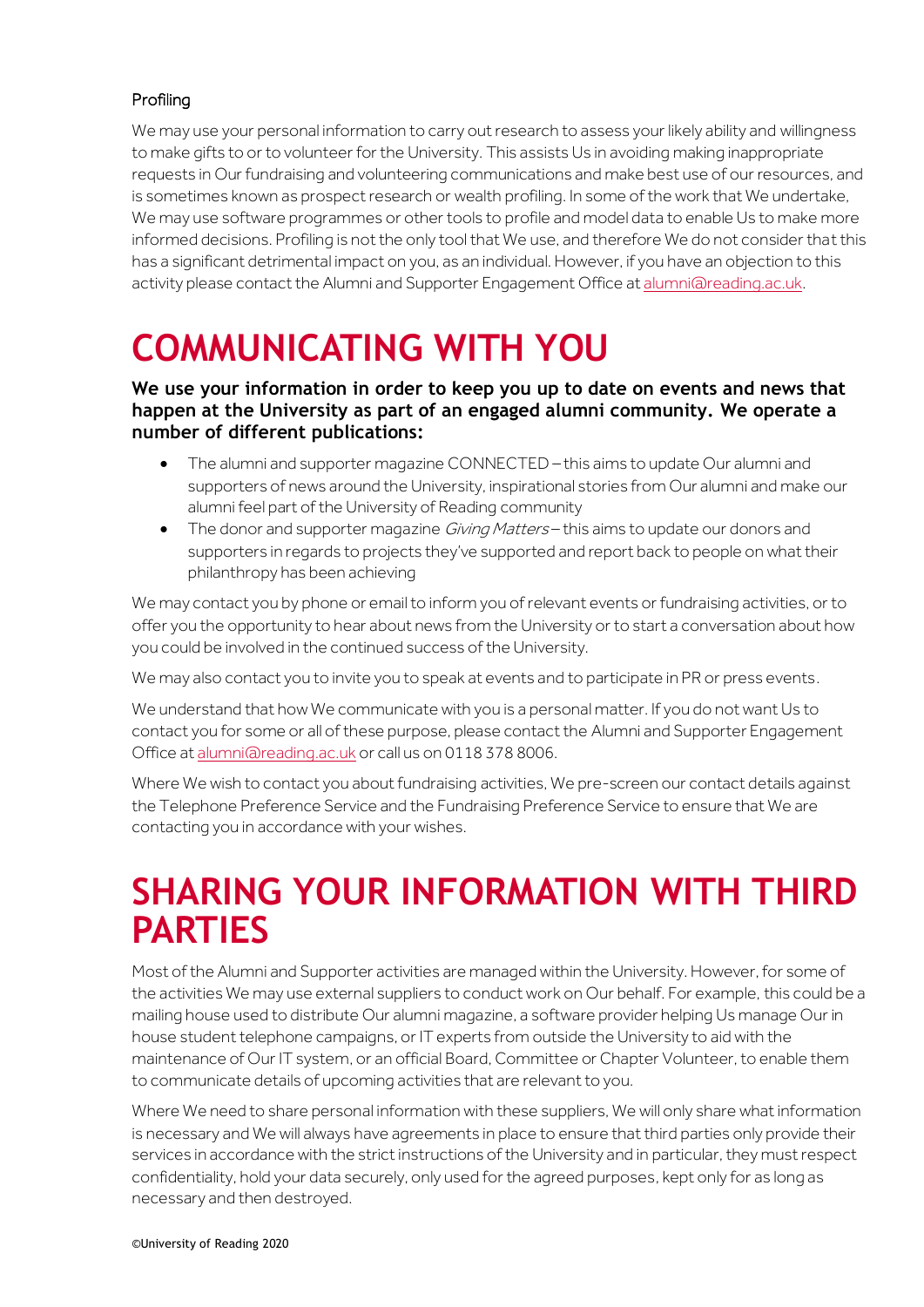Sometimes it is necessary to share personal data with third parties who are either based in the European Union or in non-EU countries. Where data sharing is necessary, We will ensure that We put in place appropriate safeguards as required by the relevant data protection laws.

We aim to facilitate re-introductions with fellow alumni, but We will never pass on your details without prior permission. This means if there is someone you have lost touch with, Our office may be able to reunite you if both interested parties agree to the sharing of their data in this way.

We do not sell your personal data to third parties or permit any third parties to use or retain your data on once We have shared it with them. We do not engage in the swapping of data with any other institution.

#### **Graduate Outcomes (for alumni graduating from December 2017 only)**

Graduate Outcomes in a new national survey conducted by the Higher Education Statistics Agency (HESA). The aim is to gain insight into the perspectives and activities of graduates nationally across the UK, around 15 months after completing their course. Some of the results may be used by the government and other third parties, for example university league tables, to inform measures of student outcomes from Higher Education.

It is also very important to Us to learn more about what Our students choose to do after completing their degree; this provides Us with additional information to evaluate Our courses and careers support.

To support the survey, We are required by HESA to hold accurate contact details for you, including a personal email address (not a reading.ac.uk address), at least one telephone number, and a postal address (this can be a parental/guardian address).

The survey is owned by HESA, who have published mor[e information for students](https://www.hesa.ac.uk/innovation/outcomes/students) as well a[s guidance](https://www.hesa.ac.uk/about/regulation/data-protection/notices)  [on how your contact details will be used.](https://www.hesa.ac.uk/about/regulation/data-protection/notices)

We are required as part of Our public tasks to share these details with HESA in order that they can invite you to complete the surveys. The survey is voluntary and you will be given the option to opt out of the survey when you are first contacted. You also have the right to object to Us sharing your details for these purposes. More information can be found below under Your Rights.

#### **Business School rankings data (Henley Business School alumni only)**

The Henley Business School share limited course and contact data with the Financial Times who may contact you after your studies and invite you to take part in a survey. The results of this survey are used to compile rankings data that provides information on the outcomes of business courses. This information is published by the Financial Times. Participation in the survey is entirely optional and the results will not be published in a way that will identify you. The Financial Times will not use the contact details for any purposes other than to conduct the survey, and they will not be shared with any other parties.

### **HOW WE PROTECT YOUR INFORMATION**

Your personal information is stored on securely within the University. Our staff, including those within the Alumni and Supporter Engagement Office/Development and Alumni Relations Office, are trained about the secure handling of personal information. We may also use third party providers to deliver our services, such as externally hosted software or cloud providers. Were we do this, we have measures and terms in place with those providers to ensure that they also protect your data.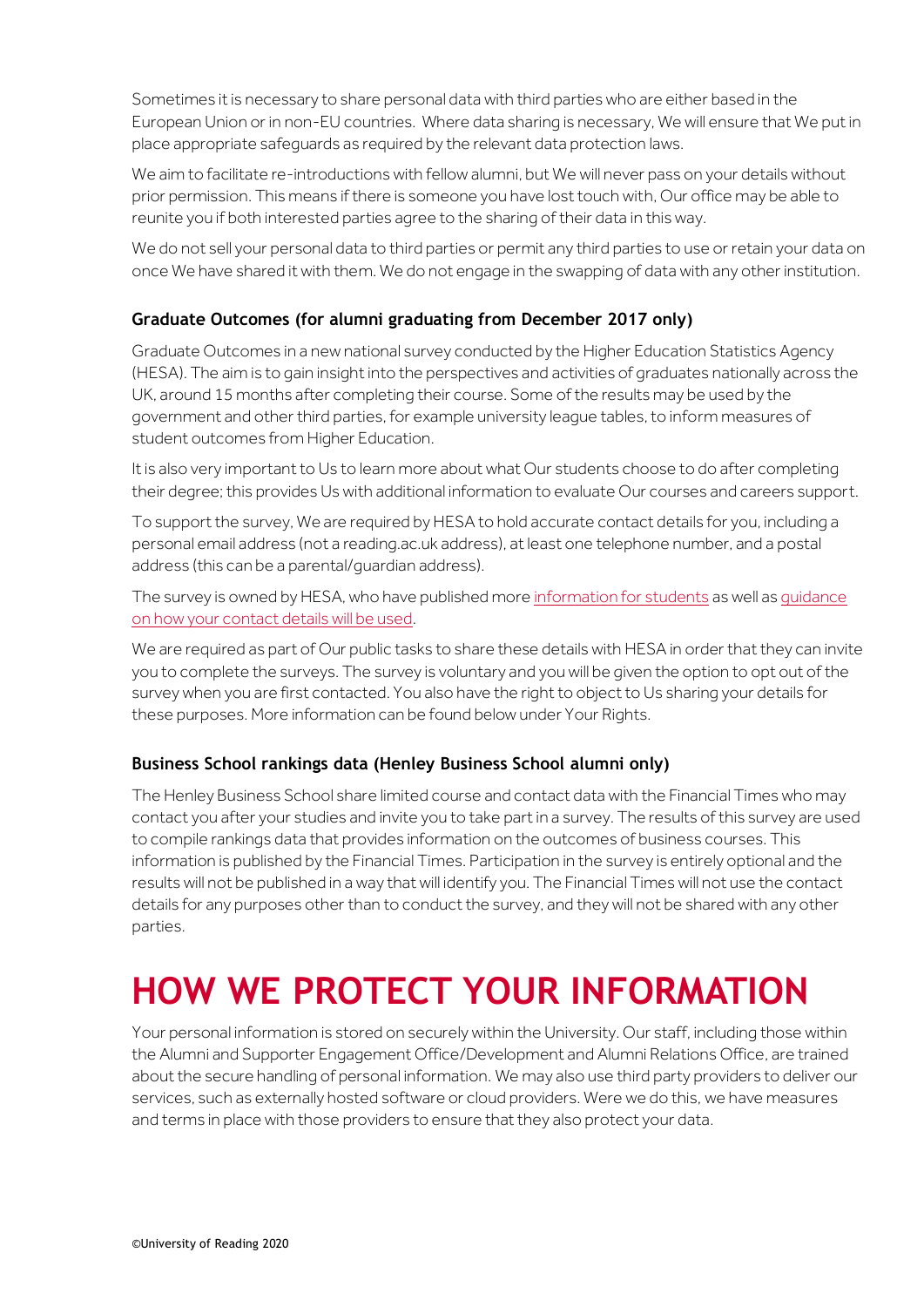# **YOUR RIGHTS**

#### **As part of the protection for your personal information, under the data protection law you have the right to:**

- Withdraw your consent where that is the legal basis of our processing
- Access your personal data that we process
- Rectify inaccuracies in personal data that we hold about you
- Be forgotten, that is your details to be removed from systems that we use to process your personal data
- Restrict the processing in certain ways
- Obtain a copy of your data in a commonly used electronic form; and
- Object to certain processing of your personal data by us

Please see th[e ICO website](https://ico.org.uk/for-organisations/guide-to-the-general-data-protection-regulation-gdpr/individual-rights/) for further information on the above rights.

You have the ability to update your details through the Alumni and Supporter website and We would encourage you to do this in the first instance, however if you would like to formally exercise your rights, please contact our Data Protection Office a[t imps@reading.ac.uk.](mailto:imps@reading.ac.uk)

If you are not happy with the way in which We have handled your personal information, or if you have any concerns, please contact our Data Protection Office a[t imps@reading.ac.uk.](mailto:imps@reading.ac.uk) You also have the right to complain to the Information Commissioner's Office.

# **KEEPING YOUR INFORMATION UP TO DATE**

The accuracy of your information is important to Us. You can update your information, including your address and contact details at any time. If you would like to change your preferences (including asking Us not to contact you) please clic[k here.](https://universityofreadingusergroup.formstack.com/forms/communications_preferences) If you would like to update the details we hold about you, please clic[k here.](https://universityofreadingusergroup.formstack.com/forms/update_your_details)

Alumni and Supporter Engagement Office Building L11 London Road Campus University of Reading

### **HOW LONG WE KEEP COPIES OF YOUR DATA**

**The University considers its relationship with alumni to be a lifelong one and we will look to retain your personal details until you tell us to remove them from our records.**

If you decide that you no longer wish to receive communications from the University, we will still need to retain a minimal amount of personal data in accordance with our legal obligations, tax and accounting rules, public task functions, legitimate interests and to record your preference not to be contacted.